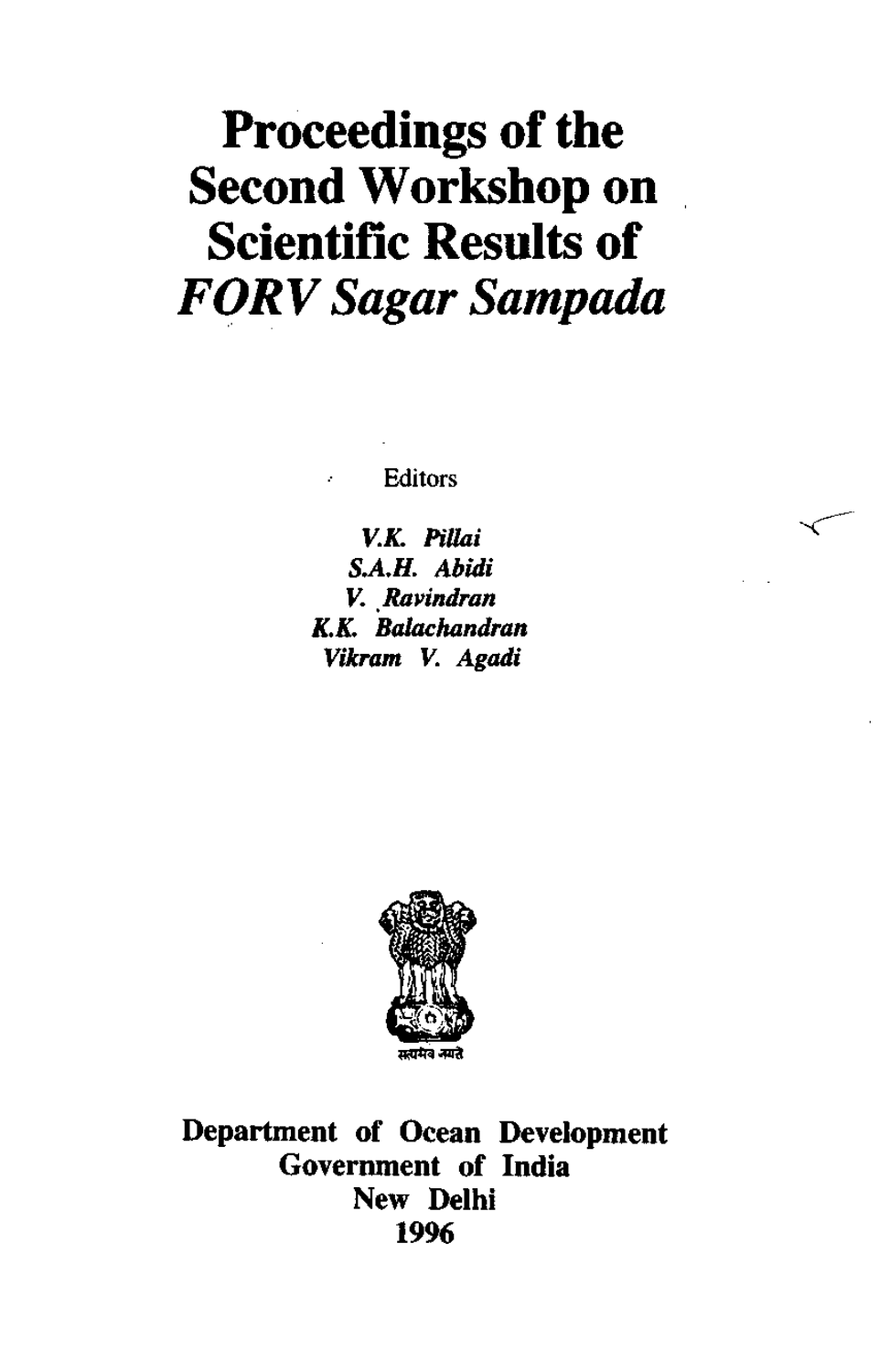# 1**1996, Department of Ocean Development**

Department of Ocean Development (DOD) Government of India Mahasagar Bhavan, Block No-12 C.G.O. Complex, Lodi Road New Delhi-110 003 India

ISBN: 81-900656-0-2

# **Citation Styles**

# *For entire volume*

Pillai, V.K. Abidi, S.A.H., Ravindran, V., Balachandran, K.K. & Agadi, V.V. (Eds.) 1996. *Proceedings of the Second Workshop on Scientific Results of FORV Sugar Sampada,* (Department of Ocean Development, New Delhi), pp. 564.

*For individual article* 

Goswamy, S.C. & Shrivastava, Y. 1996. Zooplankton standing stock, community structure and diversity in the northern Arabian Sea, In: *Proceedings of the Second Workshop on Scientific Results of FORV Sagar Sampada,* edited by V.K. Pillai, S.A.H. Abidi, V. Ravindran, K. K. Balachandran & V.V. Agadi, (Department of Ocean Development, New Delhi), pp. 127-137.

# **Designed and Printed by:**

Publications & Information Directorate Council of Scientific & Industrial Research Pusa Campus, New Delhi-110 012 India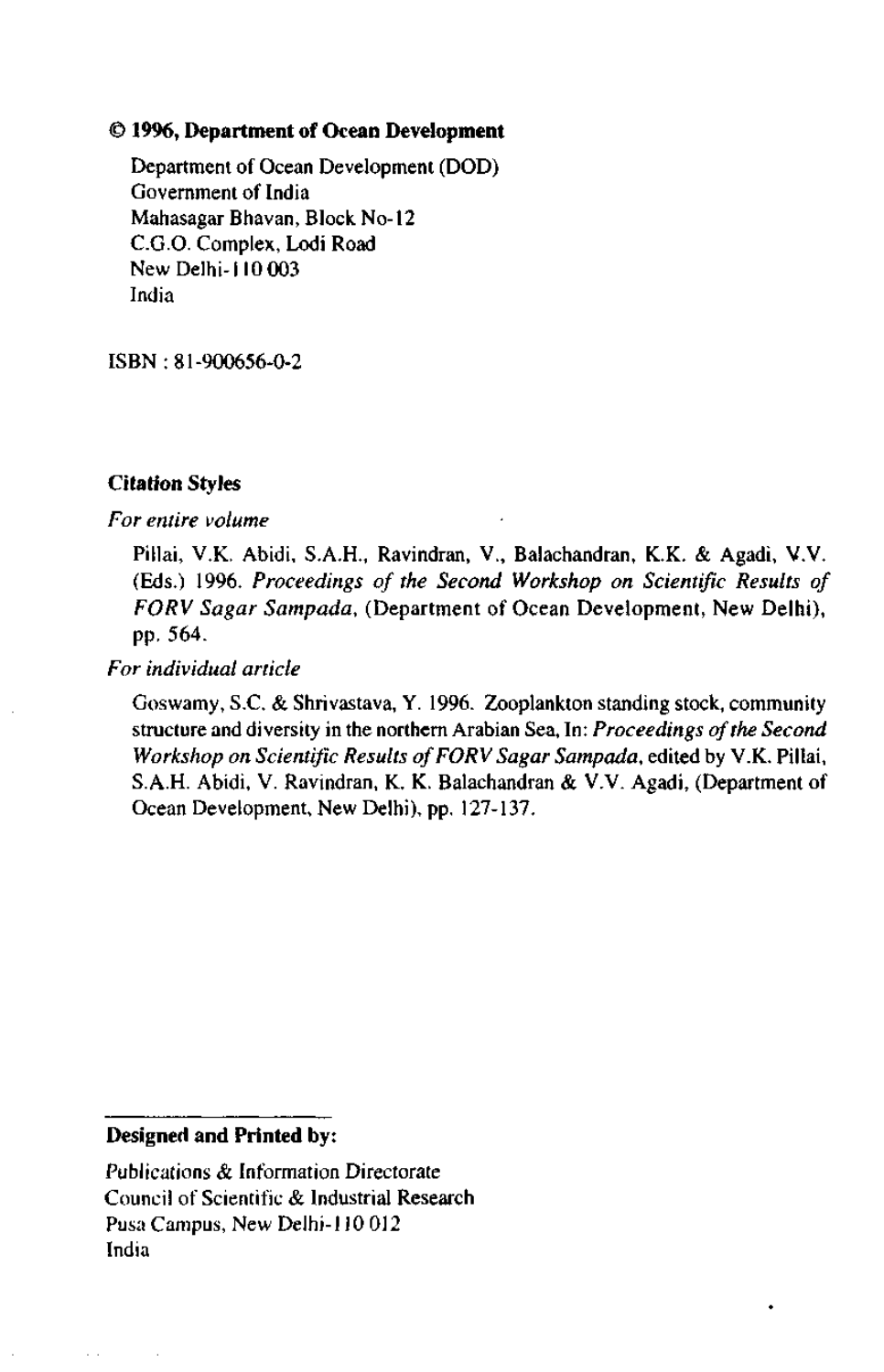*Proc. Second Workshop Scient. Resul. FORV Sugar Sampada, 1996, pp. 305-314* 

# Catfish resource in the Indian shelf waters

N.G. Menon, K. Balachandran. S.G. Raje, P.U. Zachariah, M.Feroz Khan, Y. Appanna Sastry & P. Jayasankar

> Central Marine Fisheries Research Institute, P.B.No.-1603, Cochin- 682014

# **ABSTRACT**

At attempt is made to analyse the bottom trawl fishing data collected by 91 cruises of *FORV Sagar Sampada* (1985 - '91). The vessel trawled in 544 stations spread over both the coasts up to a depth of 100 m and catfishes appeared in 54 stations with catch 3 -2401 kg/hr. The dominant species occurred beyond 50 m depth belt was invariably *Tachysurus thalassinus* whereas shoaling species like *T. tenuispinis* and *T.dussumieri* are reported from grounds less than 50 m. The resource has better abundance in 51 -100 m depth belt along northwest and northeast region.

# **INTRODUCTION**

The estimated potential marine catfish available for exploitation in the Indian EEZ is 123000 tonne out of which 60000 tonne is from depths below 50 m and 63000 tonne from above 50 m depth (Anon, 1991). The annual average production of catfishes during 1988 -1992 period was 44167 tonne showing a general declining trend. This production was achieved chiefly from coastal waters preferably below 50 m depth. The decline in the landing is more marked in the southwest region. In the maritime states of Kerala, Karnataka and Goa the catfish landings have declined drastically from 9960 tonne (1988) to 1029 tonne (1992); 8817 (1988) to 294 tonne (1992); and 3925 (1988) to 123 tonne (1992) respectively. Although the earlier exploratory surveys, acoustic surveys and experimental fishing surveys have located potentially rich catfish fishing grounds along the coasts, the present landings from the shallow grounds registered a continuously dwindling trend. Investigations conducted so far on this important group of demersal fish clearly reveal that the major reasons for the depletion of stocks are brooder/spawner destruction from spawning grounds during a restricted spawning season by a mass harvesting device, the purse seine and irrational removal of juveniles and destruction of their feeding grounds by incesscent coastal bottom trawl operations (Silas *et al.* 1980; Anon, 1987; James *et al.* 1989; Bensam & Menon, 1994). Further the stock assessment studies conducted on this group also reveal that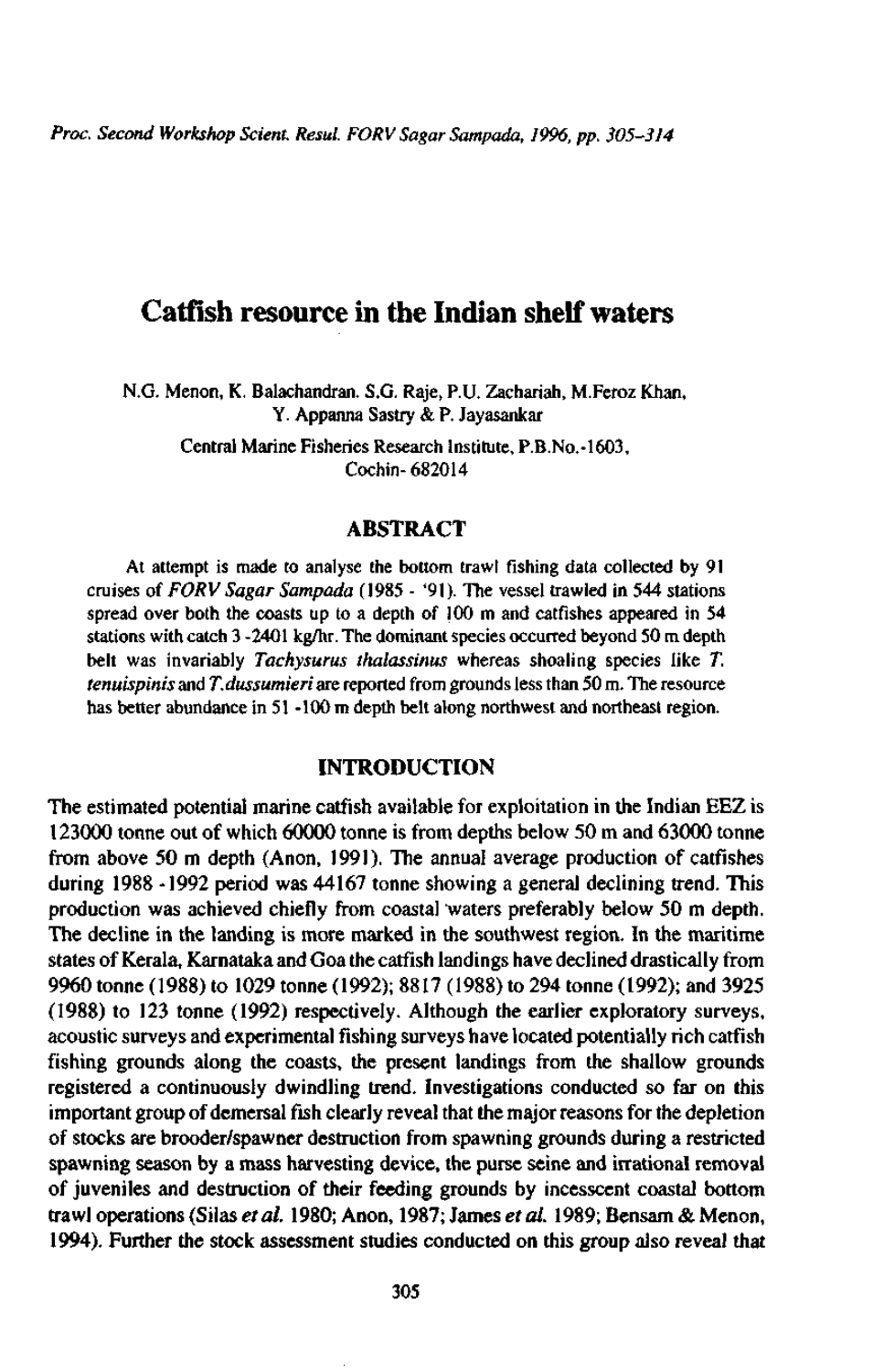most of the shoaling and migrating species are over exploited from the presently fished grounds of <50 m depth (Anon, 1987; Menon *et al.* 1994).

It is relevant to recall here the results of ground fish resource surveys of FSI, FAO/UNDP and *FORV Sagar Sampada,* all of which have located fairly high productive grounds for catfishes in depths above 50 m preferably along southwest during monsoon season (Rao *et al.* 1977; Philip, 1986; Joseph & John 1987; Sudarsan et al. 1988; James & Pillai, 1990; Vijayakumar & Naik, 1991). In order to sort out this anomaly between the high potentials and low production, the results of the experimental fishing surveys (bottom trawl) conducted on board *FORV Sagar Sampada* during cruises 1-91 (1985 - 1991) are analysed critically to evaluate the present trend of catfish potential in different geographic and bathymetric realm of the shelf waters, preferably within 50 -100 m depth belt, where the maximum trawling was undertaken. Short biological account of major species caught in the bottom trawl is also included in this report.

# **MATERIALS AND METHODS**

Catch particulars of bottom trawl nets (Chalut, Star model, Granton, Kalute, HSDT I, II, III) operated from *FORV Sagar Sampada* during cruises 1 -91 along the EEZ during February 1985 - June 1991 are utilised for this study. The data were analysed for different regions, northwest, southwest, southeast and northeast. The data were also pooled for different bathymetric zones, 0-50m 51-lOOm and above 100m to estimate the bathymetric abundance in the above 4 regions. The species composition was estimated for each region and the samples were analysed for the size composition and maturity conditions. The standing stocks and potential yields are estimated (Gulland, 1969) and 60% of the standing stock (B) is reckoned as the potential yield. The biomass was estimated for each 10 square grid (343 km<sup>2</sup>) by averaging the catch per hour of the different stations coming within the 10 grid and using the head rope length of the bottom trawl net operated and speed of tow in the respective stations.

# **RESULTS**

Since the potential yield of catfishes within below 50 m depth zone is well-known from the commercial trawl data records of earlier studies, the present attempt is mainly restricted to estimate the potential yield of catfishes within the depth zone of 51 - 100m. Out of 414 trawling stations covered catfishes were reported from 54 stations preferably in the depth belt  $30 - 100$  m. In the middle shelf waters  $(51-100m)$  the vessel trawled along 234 stations and catfish occurred in 34 stations.

#### **Experimental fishing**

In order to estimate the relative availability and abundance of ground fish resources in different geographic and bathymetric areas of middle and outer shelf waters of the EEZ, bottom trawling was made in 414 stations within ihe depth belt 30-200 m and in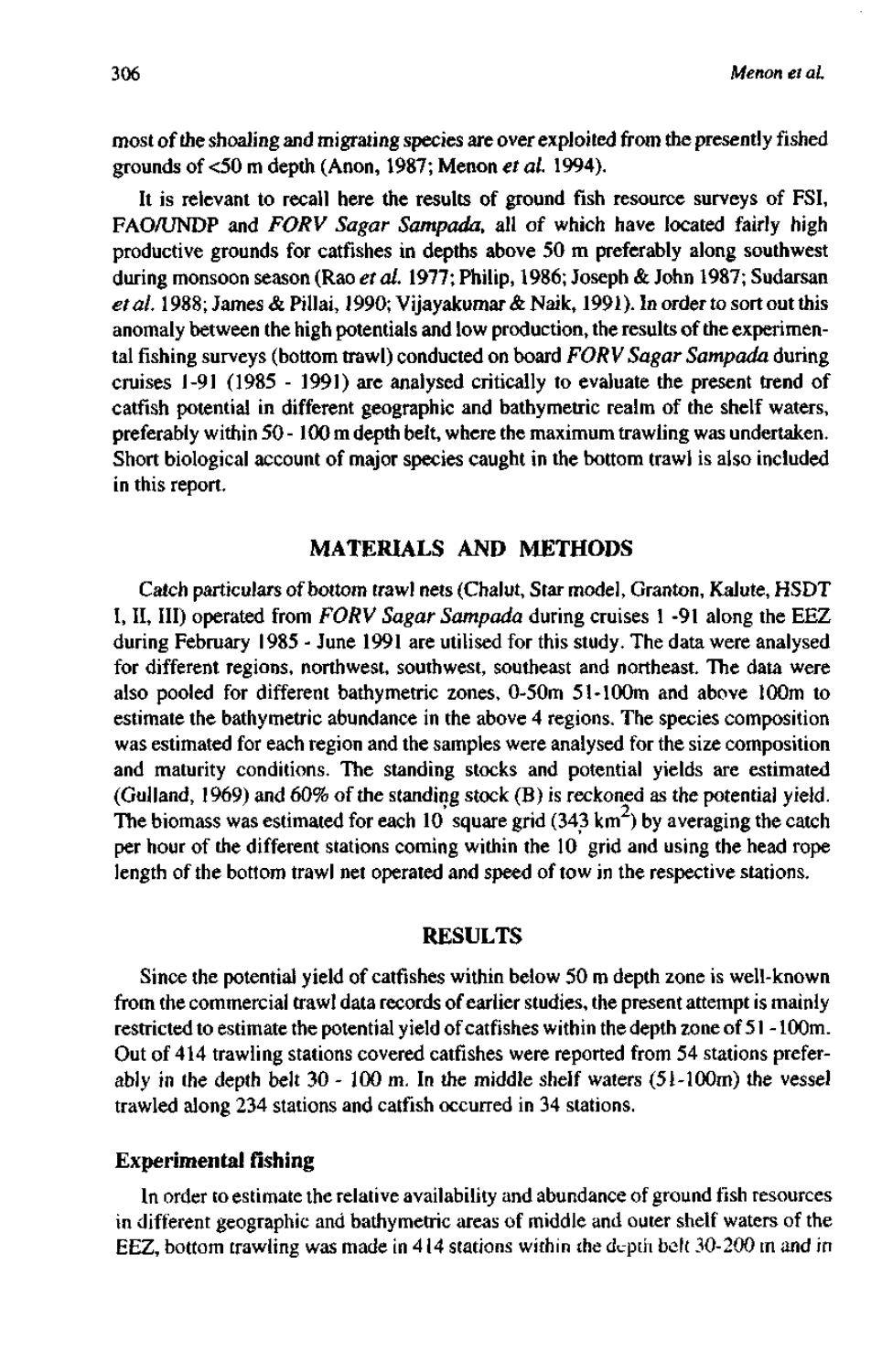a few stations beyond 200 m also. The total catch (Table 1) from the surveyed areas in the EEZ was 262.6 tonne at a catch rate of 634 kg/haul and catfish formed only 2.2% of the total catch. The vessel occupied 234 stations within 51 - 100 m depth belt with an yield of 200.1 tonne (76% of total catch) and catfish has accounted for 1.2% of the total catch of this depth zone. In the total catfish landings the 51-100 m depth zone contributed only <40%.

Along the northwest region the vessel trawled in 55 stations, out of which 41 stations were within the depth belt 51-100 m and the average fish catch rate in this depth zone was 517 kg/hr. Catfish was caught in 7 stations within the depth belt 36-64 m with a production range of 10-597 kg/ haul. In this region catfish has accounted for 20% of the total positive trawl catch with a mean catch rate of 79.6 kg/hr. In the southwest region the vessel trawled at 198 stations, out of which 109 stations were within 51-100 m depth with a mean catch rate of 1094 kg/hr. Only 9 stations yielded catfish and the catch ranged from 5 to 2401 kg/haul. It formed 47.8% of the total positive frawl catch of this region. The mean catfish catch rate was 269.2 kg/hr. Along the west coast catfish has accounted for 37.8% of the total bottom trawl productions by the positive stations in the total 253 stations occupied by the vessel. The mean catch was 185 kg/hr in the west coast.

Although the vessel trawled in 57 stations along the southeast coast with a fish production of 338 kg/hr, catfish was never encountered from the trawl catch of this region in appreciable quantities either from shallow grounds or from deeper areas. During the cruises the vessel covered 104 stations for bottom trawling operations along the northeast region. The region yielded a catch rate of 389 kg/hr of fish. Catfish was recorded in 38 stations within the depth belt 33 -100 m (Fig. 1). The catch ranged from 3-1500 kg/haul and has accounted for 9.8% of the total trawl catch of 38 stations. The mean catfish catch from this region was 73.7 kg/hr.

| Region    | Total<br>stations<br>trawled | No. of<br>stations<br>with<br>catfish<br>catch | Depth<br>range<br>(m) | Total<br>catch<br>(kg) | Catfish<br>catch<br>(kg) | in total<br>catch<br>(%) | Catfish Average Average<br>total<br>catch<br>(kg/hr) | catfish<br>catch<br>(kg/hr) |
|-----------|------------------------------|------------------------------------------------|-----------------------|------------------------|--------------------------|--------------------------|------------------------------------------------------|-----------------------------|
| Northwest | 55                           | 7                                              | 36-235                | 25573                  | 597                      | 2.3                      | 465                                                  | Ħ                           |
| Southwest | 198                          | 9                                              | 40-400                | 155287                 | 2557                     | 1.6                      | 784                                                  | 13                          |
| Northeast | 104                          | 38                                             | 33-263                | 48191                  | 2725                     | 5.7                      | 463                                                  | 26                          |
| Southeast | 57                           | $\blacksquare$                                 | 23-221                | 33595                  |                          | ۰                        | 589                                                  | $\blacksquare$              |

Table 1 - Regionwise bottom trawling results of *FORV Sagar Sairoada*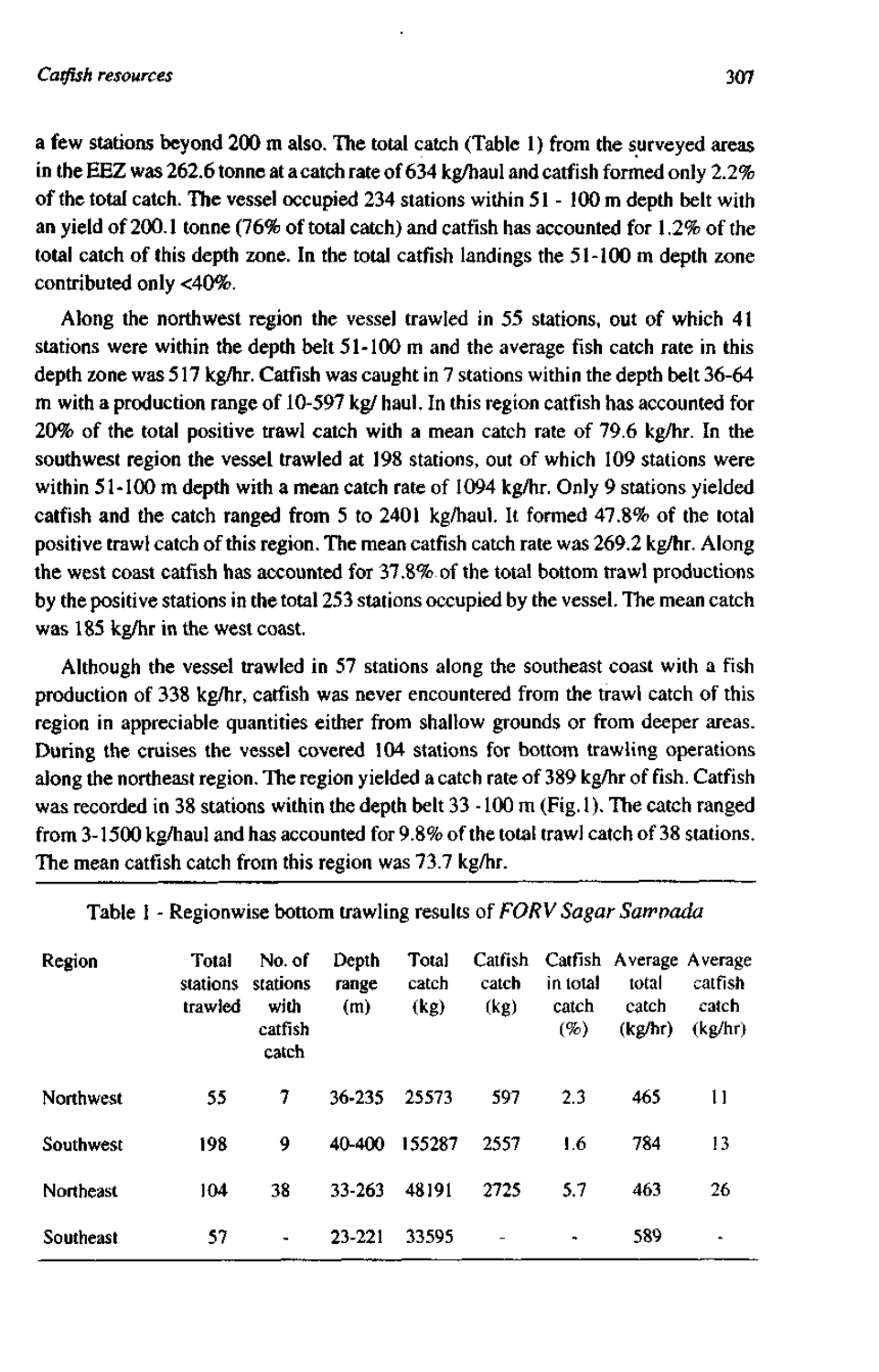

Fig. 1 - Regionwise average catfish catch (kg/hr) in 50-100 m depth zone

# **Production from different latitudes**

The rate of catfish production in the northwest region has varied from 20 kg/hr in 16°N to 195 kg/hr in 18° N latitude (Table 2). In the southwest region the catfish yield has ranged from 11 kg/hr in 12° N to 808 kg/hr in 10° N latitude. The latitude-wise production rate was within 4.5 kg/hr (16° N) and 35 kg/hr in 20° N in the northeast region.

## **Bathymetric abundance**

Latitude-wise catfish catch/hour from the two depth zones 0-50m and 51-lOOm is given in Table 2. The catfish catch by bottom trawl from depth below 50m was 120.3 kg/hr along the northwest region. Whereas the production rate was 44 kg in the depth zone 51-100 m. It has accounted for 17.8 % in shallow grounds of less than 50 m and 27.8% in middle shelf areas of 51- 100m. The shallow grounds of <50 m depth zone in the southwest zone landed catfishes at a catch rate of 613.8 kg/hr and it has accounted for about 80% of the trawl catch. In the depth belt 51-100m the catch rate was only 18.5 kg/hr and catfish formed 4.5% of the total catch. The catfish production rate from 0-50 m depth belt along the northeast region was 73.7 kg/hr and it formed 13.3% of the total yield of bottom trawl operations. Higher production rates of about 94 kg/hr was recorded from 51- 100m depth zone and catfish has accounted for 9.3%.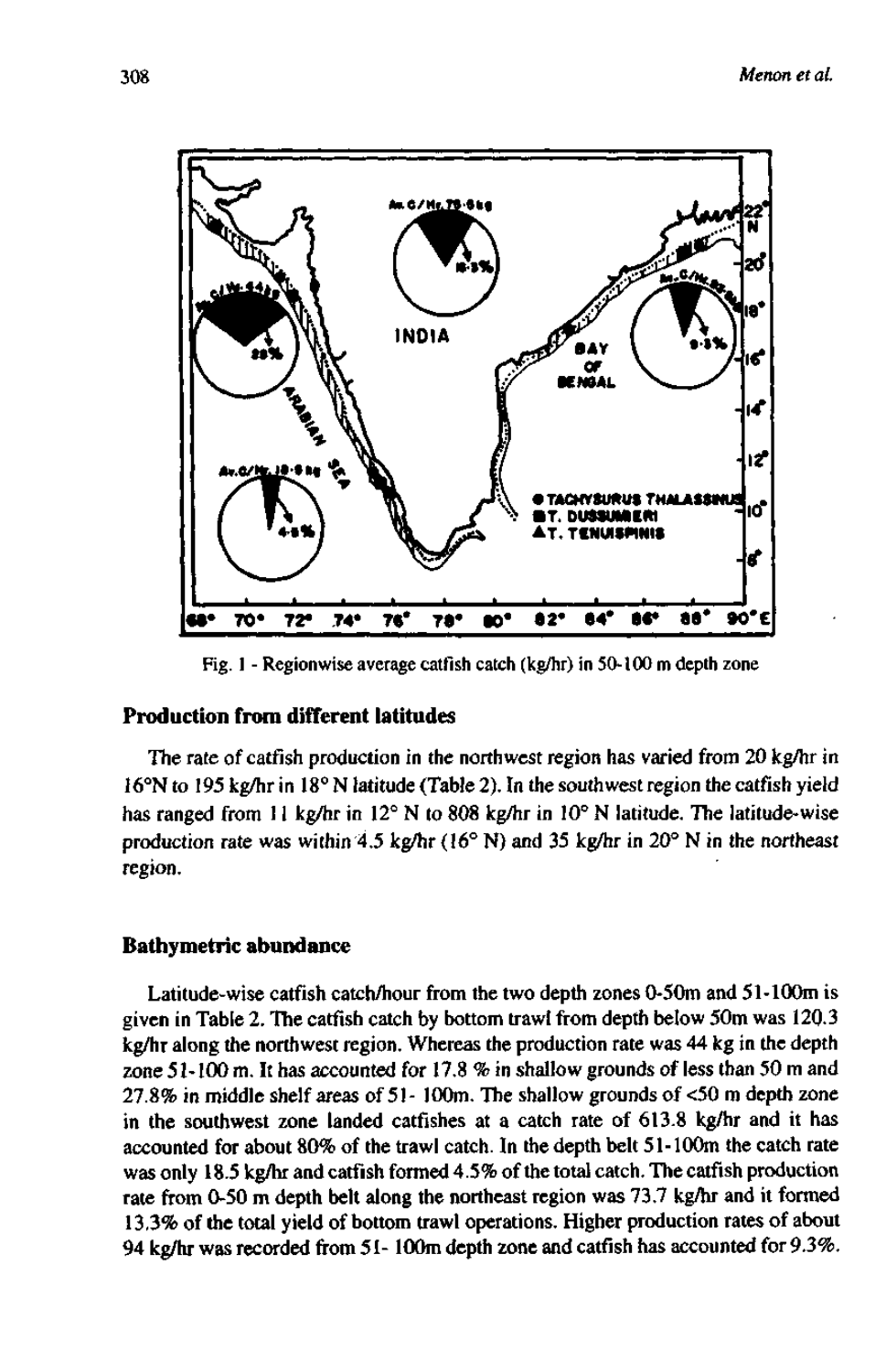| Latitude       | Total catch<br>(kg) | Catfish<br>catch (kg) | Catfish (%) | Catfish<br>catch<br>(kg/hr) | $0-50$ m depth      |                          |                     | $51-100$ m depth    |                       |                |
|----------------|---------------------|-----------------------|-------------|-----------------------------|---------------------|--------------------------|---------------------|---------------------|-----------------------|----------------|
|                |                     |                       |             |                             | Total catch<br>(kg) | Catfish<br>catch (kg)    | Catfish (%)         | Total<br>catch (kg) | Catfish<br>catch (kg) | Catrish $(\%)$ |
| West coast     |                     |                       |             |                             |                     |                          |                     |                     |                       |                |
| 18°N           | 1772                | 195                   | 11          | 194                         | 1772                | 195                      | 11                  |                     |                       |                |
| 17°N           | 524                 | 150                   | 29          | 75                          | 189                 | 96                       | 51                  | 335                 | 54                    | 16             |
| 16°N           | 100                 | 20                    | 20          | 20                          | ٠                   | ٠                        | ٠                   | 100                 | 20                    | 20             |
| 15°N           | 599                 | 232                   | 39          | 66                          | 599                 | 232                      | 39                  | ٠                   | ٠                     | $\blacksquare$ |
| 14°N           | 58                  | 13                    | 22          | 13                          | ٠                   | $\overline{\phantom{0}}$ | $\hat{\phantom{a}}$ | 58                  | 13                    | 22             |
| 13°N           | 480                 | 50                    | 10          | 50                          | ۰                   |                          | ٠                   | 480                 | 50                    | 10             |
| 12°N           | 1710                | 27                    | 2           | 11                          | 1635                | 12                       | 1                   | 75                  | 15                    | 33             |
| $10^{\circ}$ N | 2456                | 2418                  | 98          | 808                         | 2434                | 2413                     | 99                  | $\cdot$ 22          | 12                    | 55             |
| 9°N            | 116                 | 12                    | 10          | 12                          | 116                 | 12                       | 10                  |                     | -                     | $\blacksquare$ |
| 7°N            | 526                 | 37                    | 7           | 37                          | 526                 | 37                       | 7                   |                     |                       |                |
| East coast     |                     |                       |             |                             |                     |                          |                     |                     |                       |                |
| 20°N           | 3576                | 316                   | 12          | 35                          | 2495                | 300                      | 12                  | 81                  | 13                    | 16             |
| 19°N           | 23706               | 2297                  | 10          | 119                         | 1075                | 237                      | 22                  | 22631               | 2060                  | 9              |
| 18°N           | 1174                | 90                    | 8           | 17                          | 288                 | 16                       | 6                   | 886                 | 74                    | 8              |
| 17°N           | 291                 | 16                    | 6           | $\mathbf{11}$               |                     | $\blacksquare$           |                     | 291                 | 16                    | 6              |
| 16°N           | 97                  | 9                     | 9           | 5                           | 49                  | 4                        | 8                   | 48                  | 5                     | 10             |

# Table 2 - Latitudewise and depthwise catfish abundance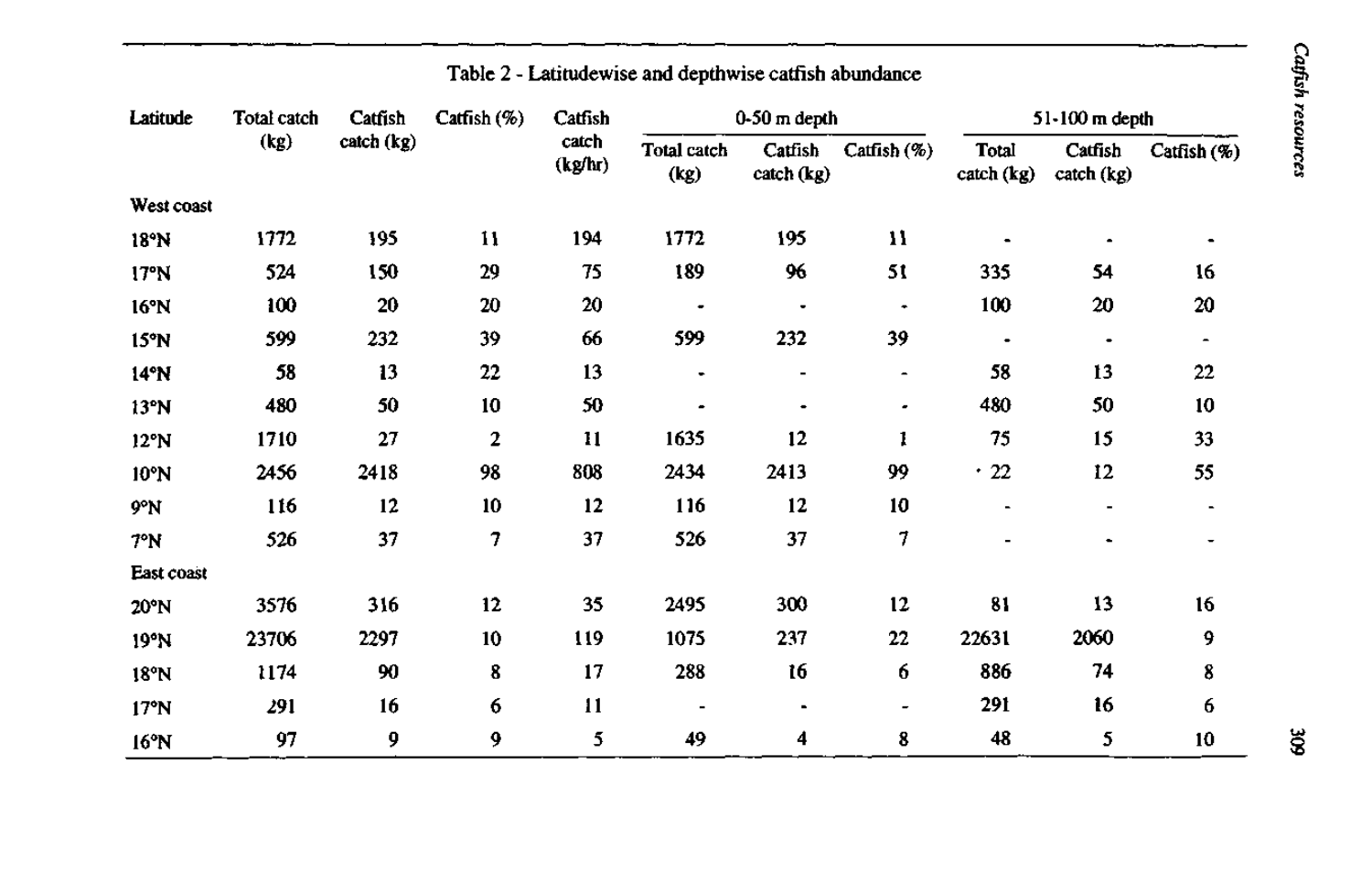# **Potential yield**

The potential yield of catfish for each 10' square grid ror areas upto 100 m depth belt was estimated by utilising the catch per hour data derived from the bottom trawling results. Although the stations were few, the estimate for the northwest region (15° N-23° 30'N) shows a potential of 26500 tonne from 51-100 m depth belt. The estimated potential for the southwest region (7° 30'N -15°N) is only 3540 tonne from 51-100 m depth zone. The northeast region (15°N- 21° 45' N) within the depth belt 51-100 m has an estimated potential of 10100 tonne. The potential yield /km within 51-100 m has ranged from 0.12 tonne/km in the southwest coast, 0.27 tonne/ km in the northwest region to 0.58 tonne/km in the northwest region. The shallower grounds of 0-50 m depth has an estimated potential of 57000 tonne which is very close to the revalidated potential from this depth belt, in the northwest, southwest and northeast regions with the maximum contribution of 64% from the northeast region alone.

# **Seasonal abundance**

The monthly catfish catch rates from three regions, northwest, southwest and northeast is shown in Table 3. The coverage is not sufficient enough to give seasonal abundance of catfish in the surveyed areas. However from the available data it is found that the resource has better abundance during postmonsoon months of September - December with catch rate ranging from 46-195 kg/hr preferably in 51-100 m depth zone. This resource is abundant in depths below 50 m during monsoon season with

| Table 3 - Seasonal abundance of catfishes |                            |                            |                         |  |  |  |  |
|-------------------------------------------|----------------------------|----------------------------|-------------------------|--|--|--|--|
| Months                                    | Northwest catch<br>(kg/hr) | Southwest catch<br>(kg/hr) | Northeast catch (kg/hr) |  |  |  |  |
| January                                   |                            | 12                         | 15                      |  |  |  |  |
| February                                  |                            |                            |                         |  |  |  |  |
| March                                     |                            |                            | 18                      |  |  |  |  |
| April                                     | ۰                          |                            | 49                      |  |  |  |  |
| May                                       |                            |                            | 140                     |  |  |  |  |
| June                                      |                            | 495                        |                         |  |  |  |  |
| July                                      | 20                         | 50                         | 26                      |  |  |  |  |
| August                                    |                            |                            |                         |  |  |  |  |
| September                                 | 96                         | ٠                          | 55                      |  |  |  |  |
| October                                   | 195                        |                            | 29                      |  |  |  |  |
| November                                  | 46                         |                            | 46                      |  |  |  |  |
| December                                  | 92                         | 12                         |                         |  |  |  |  |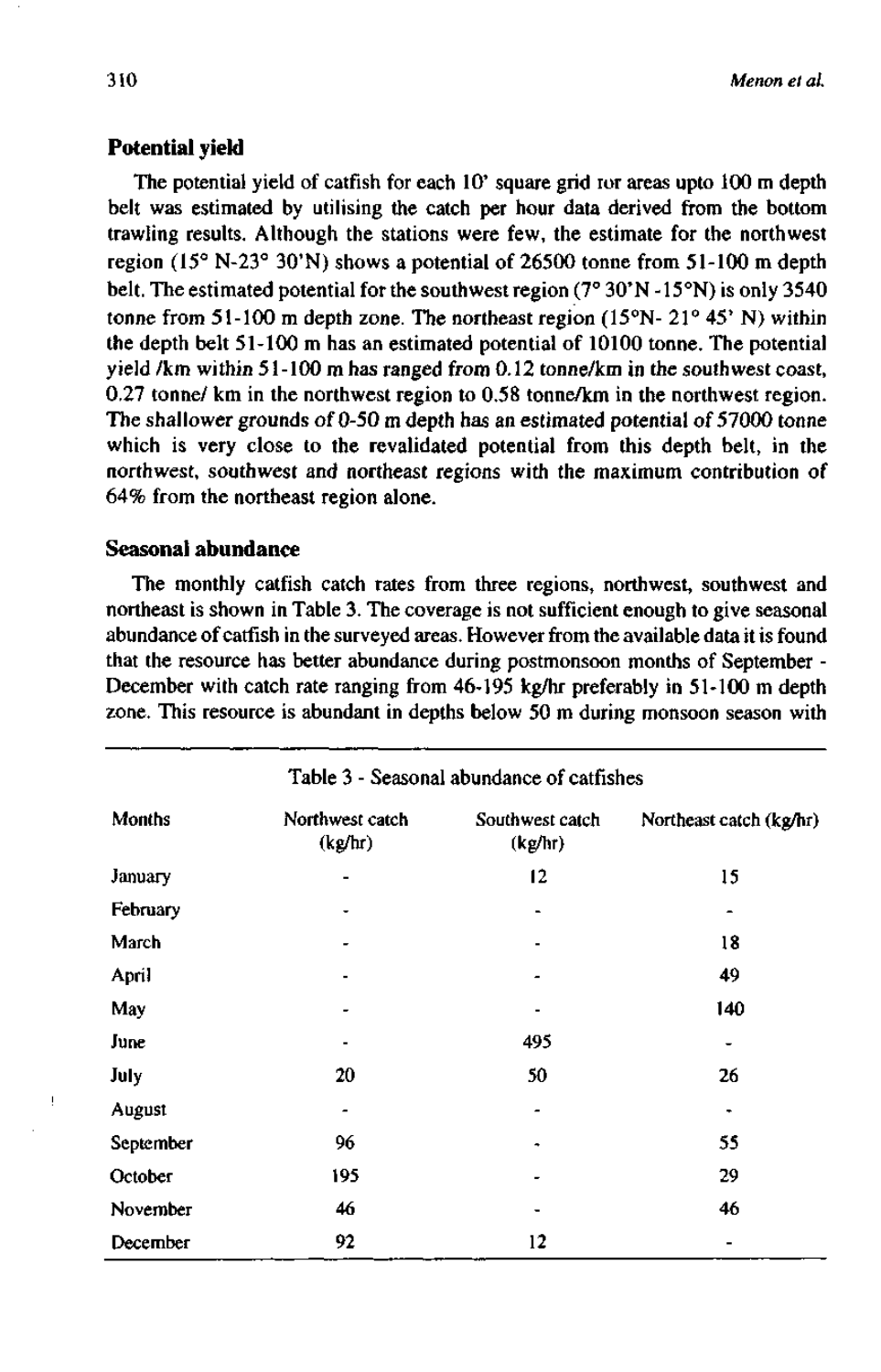monthly values of 50 -496 kg/hr in July and June respectively. In the northeast region, with a better seasonal coverage, it is found that the average monthly catch rate varied from 15 kg/hr (January) to 140 kg/hr (May). No definite seasonal abundance of catfish is discernible in this region.

# **Species composition**

The species composition of catfish in the coastal commercial fisheries and their biology have been well presented (Anon, 1987; Dan, 1977,1980; Menon, 1979, 1984 a,b ; Menon *et al.* 1992; Majumdar, 1971, 1977, 1978). Along the northwest coast species such as *Tachysurus dussumieri, T. cealatus, T. tenuispinis* and *O. militaris*  dominated the coastal fishery although more than 8 species occurred in this region. On the contrary, the survey results showed that the most abundant component of catfish from 51-100 m depth is T. thalassinus. In the southwest region the nearshore commercial catch composed chiefly of *T. tenuispinis, T. thalassinus,* and *T. dussumieri* in their order of abundance. Several species appeared in the commercial catches of southeast coast with particular dominance of *T.thalassinus, T. dussumieri, T. caelatus* and *T. platystomus.* Although many species were caught from the shallow grounds of northeast coast. The experimental bottom trawling in 51-100 m depth netted only *T. thalassinus* and *T. dussumieri.* 

# **Biology**

Biological investigations conducted based on data and samples derived from bottom trawl landings preferably from depths above 50 m on three species such as *T. thalassinus, T. tenuispinis* and *T. dussumieri* revealed that the entire exploited stocks belong to adult populations in the age classes II - V years. The length range of *T.thalassinus* was from 20-60 cm and the dominant size classes were within 35-50 cm. The size of *T. tenuispinis* varied from 30 -50 cm and dominated by 45-50 cm fishes. The catch of *T. dussumieri* was low and represented by sizes 30-70 cm. Invariably females of *T. thalassinus* (F:M = 1.0.7) dominated the catch and belonged to maturity stages III - V in June, July months. It fed mainly on *Nemipterus* spp. *Squilla* spp and other ground fishes and prawns. *T. tenuispinis* catch was predominated by maturity stages II - IV and the sex ratio was  $F:M = 1:0.9$ .

# **DISCUSSION**

The revalidated catfish potential from the Indian EEZ is 123000 tonne, to be shared by  $0-50$  m depth and above  $50$  m depth at the rate of  $60000$  tonnes and  $63000$  tonnes respectively (Anon, 1991). The production from presently exploited grounds below 50 m depth showed a gradual decline from 54219 tonne (1988) to 34100 tonne (1991). In this catch the northwest region contributed 57% and the northeast region 23%, whereas the southwest and southeast regions together landed only 20% of the total yield. On the contrary during 1978 - '82 the average catfish catch was 51734 tonne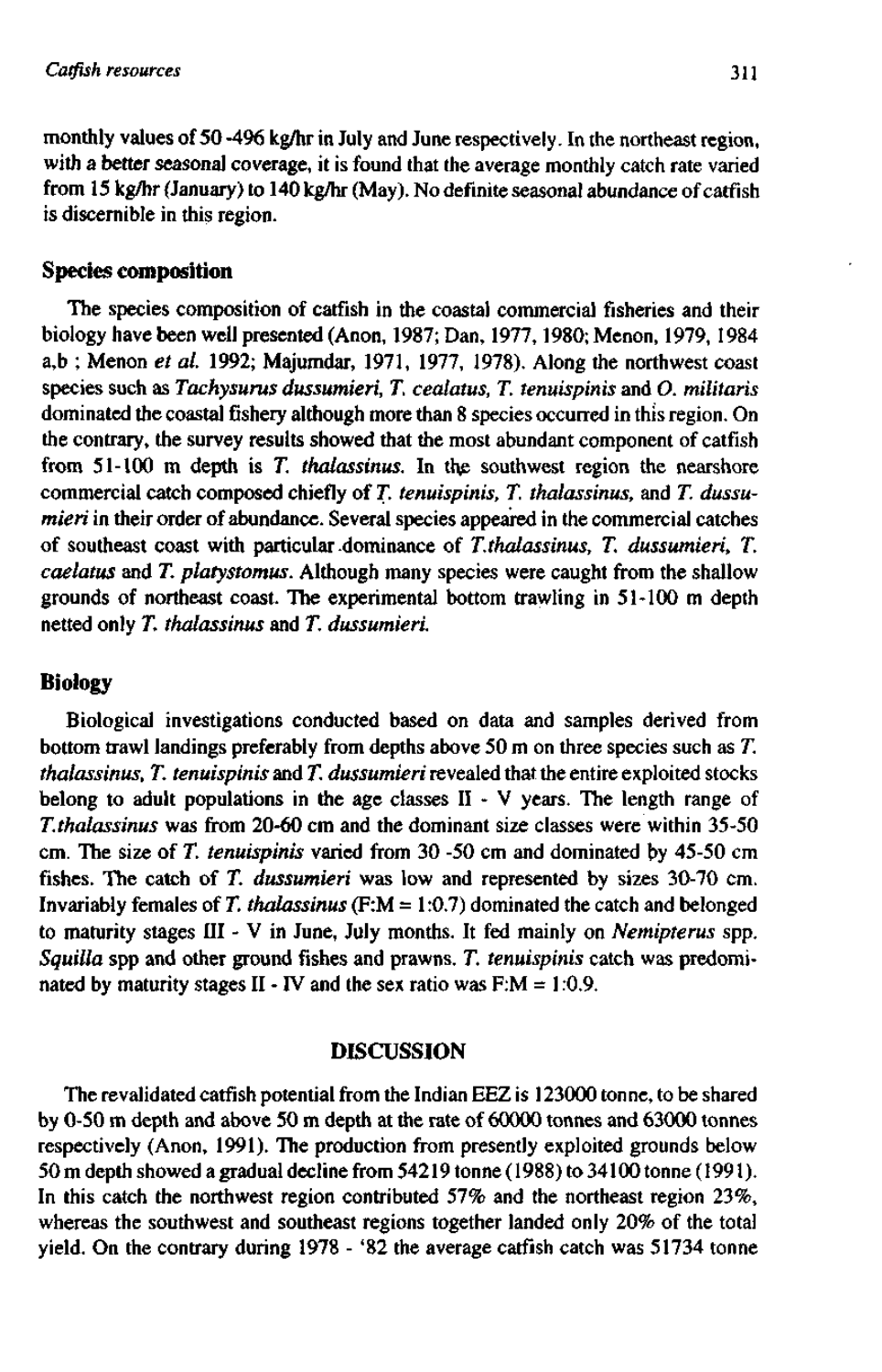which is shared by northwest (37.6%), southwest (34.6%), southeast (9.8%) and northeast (18%). This drastic decline in production along the southwest and southeast regions especially in depths below 50 m is due to irrational destruction of spawners and brooders, juvenile overharvest by mechanised trawlers from coastal fishing ground and destruction of prey diversity from the feeding grounds (James *et al.* 1989; Lakshmi & Srinivasa Rao, 1992; Menon *et.al* 1992; Bensam *et.al* 1994). Further the stock assessment of catfishes from depths below 50 m also showed that the present fishing pressure has surpassed the optimum for a sustainable yield (Anon 1987 ; Menon *et al.* 1994). In this circumstance it is felt necessary to analyse the bottom trawl data collected by *FORV Sugar Sampada* especially from the middle shelf water (above 50 m) for a meaningful estimate of the catfish biomass and potential yield available in the middle shelf waters for exploitation, which could be of immense help for managing this resource.

The earlier resource surveys conducted by FSI showed the highest catch rate (40.2 kg/hr) for catfish from the northeast region forming 17.4% of the total catch. The survey also indicated that the depth zone 50-100 m is highly productive for catfish with 53.2 kg/hr, whereas fairly high catches (45.7 kg/hr) were recorded in depths below 50 m in the southwest coast (Joseph & John, 1987). Ruben *et al.*  (1987) estimated the potential yield of catfishes in the northeast coast as 30000 tonne; whereas the present estimate from 51-100 m depth of above region is only 10000 tonne. James & Pillai (1990) also reported that higher concentration of catfish exist off southwest, centralwest and northeast coasts. Vijayakumaran & Naik (1991) also reported on the high abundance (55 kg/hr) of catfishes along the northeast coast within 51-100 m depth belt. The rate of production based on the present analysis from the same region shows still higher value (94 kg/hr) and catfish formed 9% of the total catch. From the stagnating or declining production in the coastal waters, it is evident that the resource within 50 m depth is being tapped either to the optimum level or beyond the sustainable yield. The commercial coastal fishery was mainly supported by juvenile or sub-adult stages (30-80% of catfish catch or trawl net) from the mechanised trawlers and spawner/brooder from the purse seine fishery (about 60% of the total catfish catch by the gear). Mass exploitation at both the stages are detrimental to sustainable yield. Therefore, efforts should be made to exploit the stocks available in the deeper waters of 51-100 m.

The results of the present investigation very clearly showed that the potential available in the deeper grounds belong to higher age classes and mature fishes, spawned atleast once, therefore, their exploitation does not pose recruitment overfishing.

#### REFERENCES

Anon. 1987. Marine catfish resources of India, *Bull. Cent. Mar. Fish. Res. Inst.* 40:1 -94.

Anon. 1991. *Report on working group on revalidation of the potential marine fisheries resources of the Exclusive Economic Zone,* (MPEDA, Cochin) pp.57.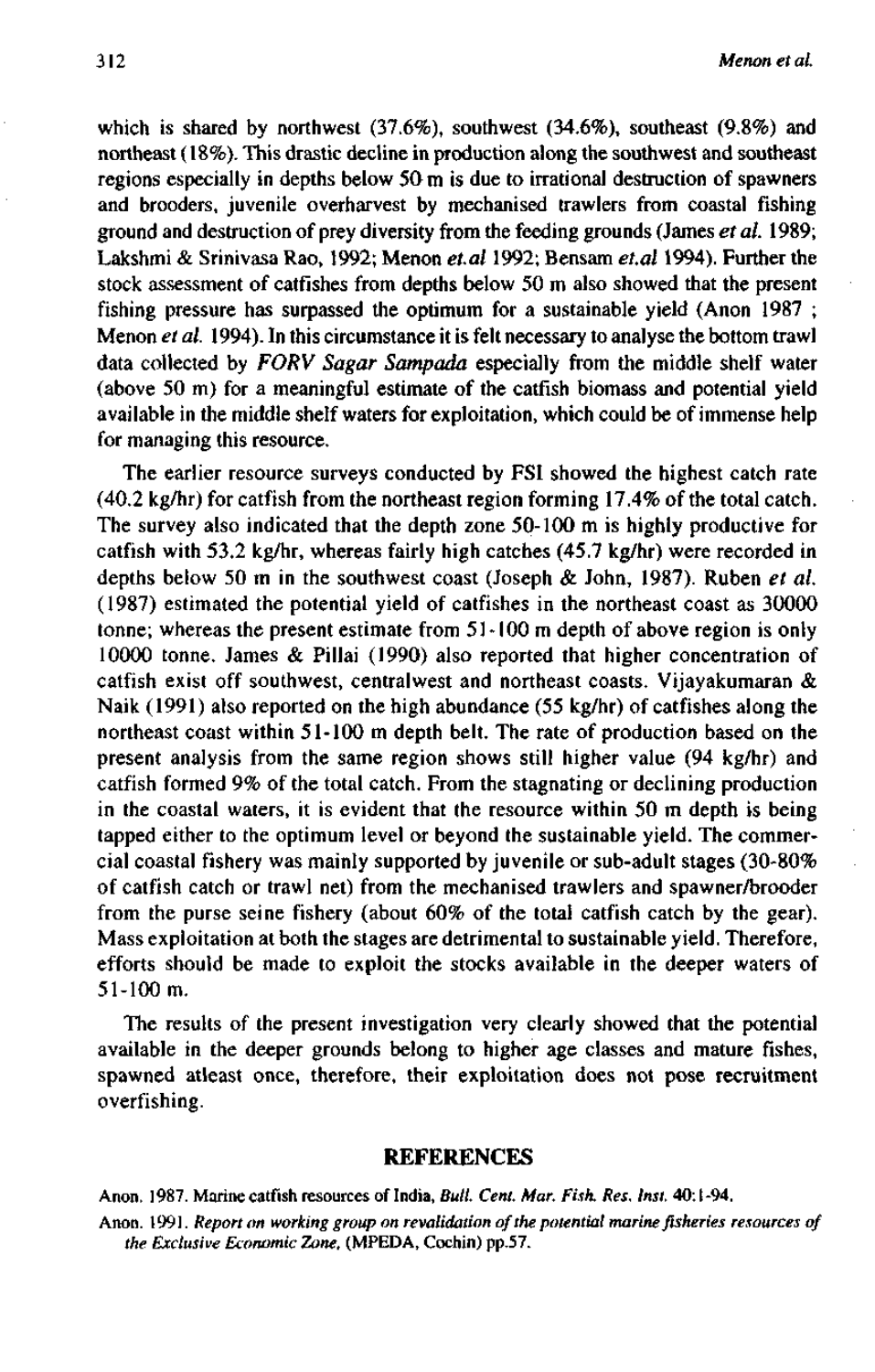- Bensam, P & Menon N.G. 1994. The endangered, vulnerable and rare demersal marine finfishes of India, In : *Threatened fishes of India,* (NATCON, Allahabad): pp.297-305.
- Bensam, P. Menon.N.G, Balachandran.K, Andrews, J. 1994. Need for protecting the non-edible benthic biota of the in-shore waters for the benefit of the coastal resources and the fishing industry. *Mar. Fish. Infor. Serv. T& EServ.* No 128 : 1 - 5.
- Dan, S.S. 1977. Maturity, spawning and fecundity in the catfish, Tachysurus tenuispinis (Day), *Indian J. Fish.* 24: 96-106.
- Dan, S.S. 1980. Age and growth in the catfish, *Tachysurus tenuispinis* (Day), *Indian J. Fish.* 27 (1&2): 220-235.
- Gulland, J.A. 1969. Manual of methods for fish stock assessment, Part 1. Fishery population analysis. *FAO Mar. Fish. Sic. A,* pp.154.
- James, P.S.B.R., Bande, V.N., Menon.N.G., & Balachandran K. 1989. The catfish resources of southwest coast of India: Prospects and management problems. *Bull. Cent. Mar. Fish. Res. Inst.*  44(l):78-94.
- James, P.S.B.R. & Pillai V.N. 1990. Fishable concentrations of fishes and crustaceans in the offshore and deep sea areas of the Indian Exclusive Economic Zone based on observations made on board *FORV Sagar Sampada,* In: *Proc. First Workshop Sci. Result FORV Sugar Sampada,* edited by K.J. Mathew, (CMFRI, Cochin) pp.201-213.
- Joseph, K.M. & John M.E. 1987. Potential marine fishery resources, *CMFRI Special Publication* No 30: 18-43.
- Lakshmi, K. & Srinivasa Rao, K. 1992. Trends in catfish catches at Visakhapatnam showing disappearance *oiArius tenuispinis, J. Mar. Biol. Ass. India,* 34 (1 & 2): 26 -37.
- Menon, N.G. 1979. *Studies on the biology and fishery of the giant marine catfish, Tachysurus thalassinus (Ruppell),* Ph.D. thesis, University of Cochin, Cochin.
- Menon, N.G. 1984 a. Observation on the intraovarian ova of a few tachysurids from Indian waters, *Indian J. Fish.* 31 (2):250-256.
- Menon, N.G. 1984 b. On the biology of the flat-mouthed catfish, *Tachysurus platystomus* (Day) from Mandapam *Indian J. Fish.* 31 (2): 293 -308.
- Menon, N.G. Bande, V.N. Muthiah, Raje, S.G. Zachariah, P.U. & Balachandran K. 1992. Present status of exploitation of fish and shellfish resources : Catfishes. *Bull. Cent Mar. Fish. Res. Inst.*  45: 133-153.
- Menon, N.G., Srinath, M. Zachariah, P.U. Raje, S.G. & Appanna Sastry. Y. 1994. Stock assessment of catfishes of India, *Indian J. Fish.* 39 (1 & 2):65-84.
- Mojumder, P. 1971. Length-weight relationship in catfish *Tachysurus thalassinus* (Ruppell), *Indian J. Fish.* 18: 179-182.
- Mojumder, P. 1977. Length frequency studies in the catfish, *Tachysurus thalassinus* (Ruppell) at Waltair during the years 1964-65 to 1969-70, *Indian J. Fish.* 25 ( 1 &2): 109 - 121.
- Philip, K.P. 1986. Fishery resources off the offshore and deep sea waters of Kamataka and the fishing effort suggested for exploitation. In: *Proc. Sem. on problems and prospects of marine fishing and fish processing in Kamataka,* (Forum of Fishery Professionals, Mangalore) pp.28-35.
- Rao, K.V. N., Kumaran, M. & Sankara Subramanian J. 1977. Resources of ribbonfishes and catfishes of the soutwest coast of India, Seafood Export J. 9 (11):9 -26.
- Reuben, S. Sudhakara Rao. G., Luther, G., Appa Rao, T., Radhakrishna, K., Appanna Sastry, Y. & Radhakrishnan, G. 1989. An assessment of the bottom ttawl fishery resources of the northeast coast of India, *Bull. Cent Mar. Fish. Res. Inst* 44 (1 ):59-77.
- Silas, E.G., Parameshwaran Pillai, P., Dhulkhed M.H. Muthiah C . & Syda Rao, G. 1980. Purse seine fishery - Imperative need for regulations. *Mar. Fish. Infor. Serv. T &E Ser.* 24 : 1 -9.